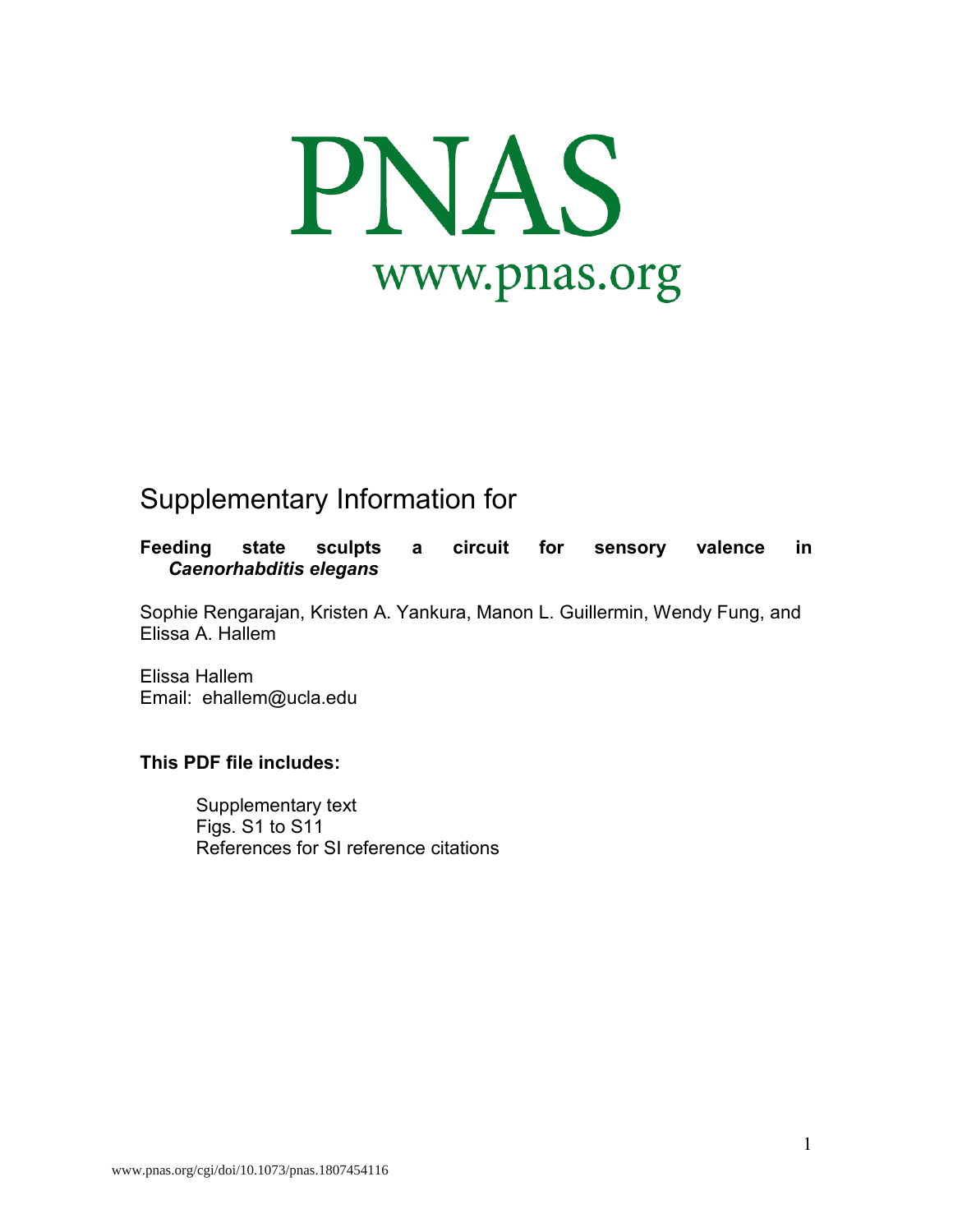#### **SI Materials and Methods**

#### *C. elegans* **strains**

The following *C. elegans* strains are listed in the order in which they appear in the manuscript: N2 Bristol; CX11697 *kyIs536[flp-17::casp-3(p17)::SL2::GFP, elt-2::mCherry]; kyIs538[glb-5::casp-3(p12)::SL2::GFP, elt-2::mCherry]*; PS6028 *syEx1134[twk-3::CAM #1.1; pax-2::GFP]*; IK1405 *njEx568[ttx-3::YC3.60, ges-1::NLS-RFP]*; EAH240 *otIs181[dat-1::mCherry + ttx-3::mCherry]; akEx387[lin-15(+), dat-1::GFP, dat-1::ICE]*; RM2702 *dat-1(ok157)*; MT10661 *tdc-1(n3420)*; MT9455 *tbh-1(n3247)*; MT10661 *tdc-1(n3419)*; CX16355 *tdc-1(n3419); kyEx5578[gcy-13::tdc-1a::SL2::GFP]*; CX16257 *tdc-1(n3419); kyEx5550[tbh-1::tdc-1a::SL2::GFP]*; EAH339 *otIs181[dat-1::mCherry + ttx-3::mCherry]; akEx387[lin-15(+), dat-1::GFP, dat-1::ICE]; syEx1134[twk-3::YC3.60]*; EAH338 *otIs181[dat-1::mCherry + ttx-3::mCherry]; akEx387[lin-15(+), dat-1::GFP, dat-1::ICE]; njEx568[ttx-3::YC3.60, ges-1::NLS-RFP]*; EAH353 *tdc-1(n3419); syEx1134[twk-3::YC3.60]*; EAH354 *tdc-1(n3419); njEx568[ttx-3::YC3.60, ges-1::NLS-RFP]*; AX2073 *lin-15(n765ts); dbEx[flp-17::YC3.60, lin-15(+)]*; EAH268 *bruEx160[twk-3::casp-3(p17); twk-3::casp-3(p12); myo-2::dsRed]*; EAH284 *bruEx138[ttx-3::casp-3(p17); ttx-3::casp-3(p12); myo-2::dsRed]*; EAH319 *bruEx171[glr-3::casp-3(p17); glr-3::casp-3(p12); myo-2::dsRed]*; LX636 *dop-1(vs101)*; LX702 *dop-2(vs105)*; LX703 *dop-3(vs106)*; FG58 *dop-4(tm1392)*; CX13111 *dop-5(ok568)*; EAH337 *dop-6(ok2090)* 3x outcrossed; MT13952 *lgc-53(n4330)*; CX16632 *kyIs693[tdc-1::HisCl1::SL2::mCherry]*; DA1774 *ser-3(ad1774)*; FX02104 *ser-6(tm2104)*; CX13079 *octr-1(ok371)*; FX02146 *ser-6(tm2146)*; SSR660 *ser-6(tm2416); ser-6p::ser-6(gDNA)::GFP*; SSR769 *ser-6(tm2146); str-1p::ser-6(gDNA)::GFP*; VN441 *ser-6(tm2104); tzIs3[cre::GFP, lin-15(+)]; vnEx142[ceh-17::ser-6, lin-44::GFP]*; EAH334 *lin-15(n765ts); otIs181[dat-1::mCherry + ttx-3::mCherry]; akEx387[lin-15(+), dat-1::GFP, dat-1::ICE]; dbEx[flp-17::YC3.60, lin-15(+)]*; EAH352 *tdc-1(n3419); lin-15(n765ts); dbEx[flp-17::YC3.60, lin-15(+)];* RB1341 *nlp-1(ok1470);* and FX5158 *flp-16(tm5158)*.

*C. elegans* were reared on Nematode Growth Media (NGM) plates seeded with *E. coli*   $OP50$  bacteria using standard conditions (1). Except for high- $CO<sub>2</sub>$ -cultivated worms, all worms were raised at ambient temperature  $(-22^{\circ}C)$  and  $CO<sub>2</sub>$  (~0.038%). Some strains were occasionally raised at 15°C but moved to room temperature at least 12 h prior to experiments in order to prevent any effects of temperature shifts on behavior.  $CO<sub>2</sub>$ cultivated worms were raised as previously described (2). For these experiments, young adults were placed in a Tritech Research DigiTherm® incubator at  $22^{\circ}$ C and  $2.5\%$  CO<sub>2</sub>; three days later, the next generation was tested in behavioral assays or calcium imaging experiments. EAH240 was generated by crossing OH7193 *otIs181[dat-1::mCherry + ttx-3::mCherry]; him-8(e1489)* (3) and VM6365 *lin-15(n765ts); akEx387[lin-15(+), dat-1::GFP, dat-1::ICE]* (4). No behavioral differences were observed between EAH240 and VM6365; EAH240 was therefore used for all behavioral experiments so that the loss of dopaminergic neurons could be confirmed by the loss of *dat-1::mCherry* expression. EAH337 was generated by outcrossing RB1680 *dop-6(ok2090)* three times to N2. EAH334, EAH339, and EAH338 were generated by crossing AX2073, PS6028, and IK1405 to EAH240, respectively. CX14373 *kyEx4571[tag-168::HisCl1::SL2::GFP, myo-3::mCherry]* was used as a control for Fig. S7 to confirm the efficacy of NGM plates containing 10 mM histamine.

*CO2-chemotaxis assays:* Chemotaxis assays were performed as described (2, 5). Briefly, ~100-500 young adult worms were washed off seeded NGM plates into a 65 mm Syracuse watch glass. Worms were washed 3 times with 3 mL of M9 buffer and allowed to settle at the bottom of the dish. After supernatant removal, worms were transferred to a 1.5 cm x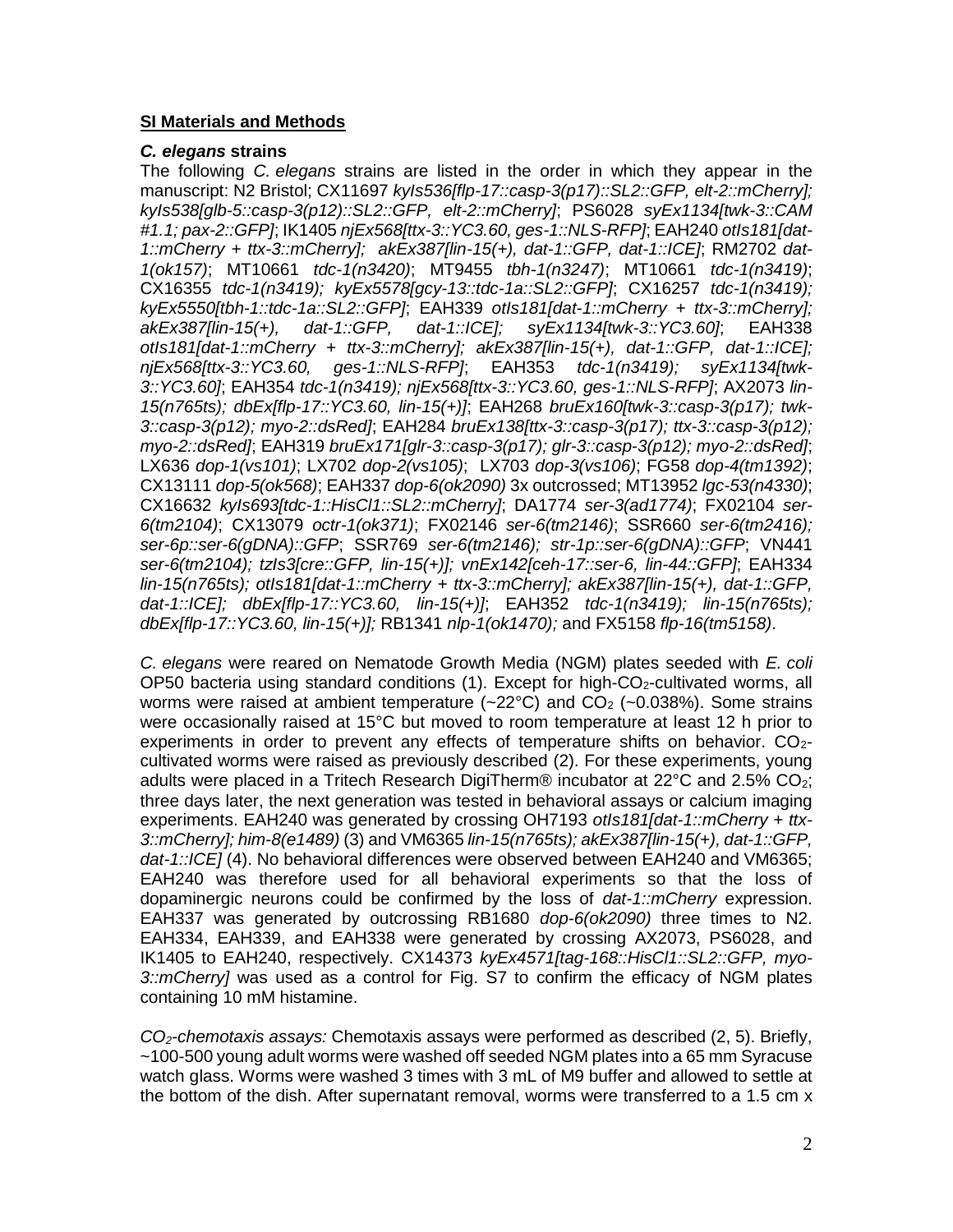1.5 cm piece of Whatman paper. The filter paper was flipped and worms were transferred onto the center of a 10 cm circular chemotaxis or NGM plate for testing. Gases (the test concentration of CO<sub>2</sub>, either 10% or 21% O<sub>2</sub>, and the balance N<sub>2</sub>) were delivered through holes in the plate lid at a rate of 2 mL/min. All chemotaxis assays used 10%  $CO<sub>2</sub>$  unless otherwise indicated. Assays were run for 20 min. At the end of each assay, experiments were scored by counting the number of worms in the 2 cm circular scoring regions directly under the  $CO<sub>2</sub>$  and air sources (Fig. S1). A chemotaxis index (CI) was then calculated as:

$$
CI = \frac{\# \, worms \, in \, CO_2 \, region - \# \, worms \, in \, air \, control \, region}{\# \, worms \, in \, CO_2 \, region + \# \, worms \, in \, air \, control \, region}
$$

To check for directional bias from room vibration or other sources, assays were always run in pairs, with the  $CO<sub>2</sub>$  and air control gases oriented in opposite directions for the two plates. If the difference in CIs between these assays was ≥0.9, it was concluded that directional bias was strongly influencing behavior and the trials were excluded from analysis. Assay pairs were also discarded if, for at least one assay in the pair, fewer than 7 worms were counted in the combined scoring regions. Since AIY-ablated animals moved poorly in chemotaxis assays, if there was no directional bias within a pair of assays but only one of the assays had fewer than 7 worms move, the assay with at least 7 worms scored was included in the analysis. For transient silencing of neurons using the histamine-gated chloride channel HisCl1 (6), transgenic animals expressing HisCl1 were incubated on 10 cm NGM plates containing 10 mM histamine for 15 min prior to testing in a chemotaxis assay.

*Starvation of animals prior to CO2-chemotaxis assays:* Worms were starved on 10 cm 2% NGM plates (1) lacking bacterial food. To prevent worms from crawling off of the plate during starvation, an annular-shaped ring of Whatman filter paper with an outer diameter of 7 cm and a width of 0.75 cm was dipped into a 20 mM copper chloride  $(CuCl<sub>2</sub>)$  solution and transferred onto the 2% NGM plate. Copper is aversive to *C. elegans* and can be used to retain worms on the plate during starvation (7). Well-fed worms were washed off growing plates with M9 buffer (1) into a watch glass, washed 3 times in M9, and then transferred with Whatman paper to the center of the starvation plate within the CuCl $_{2}$ soaked ring. Worms were left on the plates during the period of starvation. Immediately prior to behavioral testing, the CuCl<sub>2</sub>-soaked filter paper was removed and worms were washed off the plate and then washed 3 times with M9 before being transferred to an assay plate for testing.

*Exogenous dopamine assays:* A fresh stock solution of 1 M dopamine-HCl in ddH2O was prepared each day. The stock solution was wrapped in aluminum foil and stored in a 4°C incubator to minimize oxidation of dopamine. To make dopamine-treated plates for worm incubation, 200  $\mu$ L of the stock solution was added to each 10 cm 2% NGM plate to make a final concentration of 10 mM dopamine for the plate. For mock-treatment plates, 200  $\mu$ L of ddH2O was added to 2% NGM plates. The solutions were spread onto the plates, and the plates were closed and loosely covered with aluminum foil to dry. Within 15 min, worms were washed off food, washed 3 times as described above, and then added to the plates for the duration of food deprivation. For testing, 200  $\mu$ L of the dopamine stock solution or ddH2O was added to each chemotaxis plate as described above. Within 15 min, worms were washed off the incubation plates and transferred with a piece of 1.5 cm x 1.5 cm Whatman filter paper onto the testing plates. Assays were run as described above, except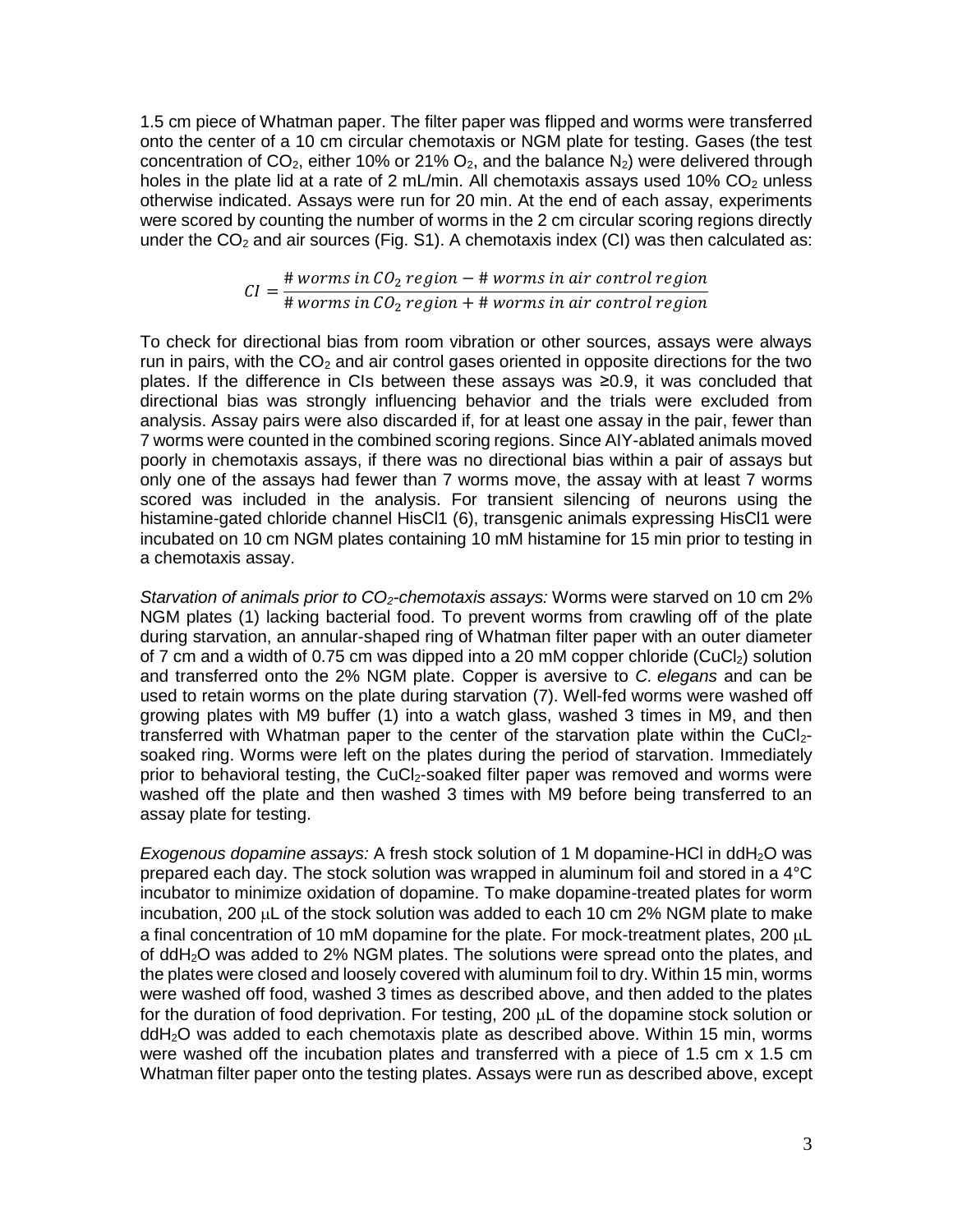that aluminum foil was loosely placed over the assay plates for the duration of the assay to limit light exposure. A 15%  $CO<sub>2</sub>$  stimulus was used for these experiments.

*Calcium imaging:* To select worms for calcium imaging, young adult worms were screened for expression of yellow cameleon YC3.60 in the neuron of interest. To starve worms for up to 6 h, YC3.60-expressing worms were picked off of seeded NGM plates onto unseeded NGM plates. Worms were allowed to crawl on the plate for 1 min to remove residual food. They were then picked to the center of a 2% NGM plate lined with a 20 mM CuCl2-dipped annular Whatman paper, where they were left for the period of food deprivation. Calcium imaging was performed as described (2). Briefly, animals expressing YC3.60 in the neuron of interest (2, 8, 9) were placed on a 2% agarose pad made with 10 mM HEPES. Worms were glued onto the pad with Meridian Surgi-Lock glue. A chamber was fabricated from a 10 mm Petri dish with a hole on each side of the dish along the diameter. The chamber was secured onto the coverslip with beeswax. Two gas tanks were fitted with valves controlled by a ValveBank TTL pulse generator. Flow meters delivered gas to the chamber at a rate of 0.73-0.78 L/min. An air pulse was delivered for 20 s, followed by the test gas for 20 s, and then the air control for 40 s. In  $CO<sub>2</sub>$  trials, the test gas was either 15%  $CO<sub>2</sub>$  (for AIY recordings) or 10%  $CO<sub>2</sub>$  (for BAG and RIG recordings) in a background of 21%  $O_2$ , balance  $N_2$ . For air trials, the test gas was the same as the air control gas (21%  $O_2$ , balance  $N_2$ ). Images were acquired in the YFP and CFP channels at 2 frames/s with an EM-CCD camera and AxioVision software. For analysis, regions of interest (ROIs) were selected for the soma (BAG, RIG) or process (AIY, zone 2 (10)) of the neuron of interest and a background region. The average intensity for YFP and CFP of the background ROI was subtracted from the average intensity for YFP and CFP of the neuron/process. YFP values were adjusted to correct for CFP signal bleed-through, and then the YFP to CFP ratio (YFP/CFP) was calculated. The data were linearly baselineadjusted using the air periods before and after the gas stimulus as the baseline. Recordings were excluded from analysis if the YFP/CFP ratio during the baseline periods was not flat. For each experiment, the different genotypes or timepoints being investigated were tested in parallel.

To quantify responses, the response period was defined as the period beginning with the onset of the  $CO<sub>2</sub>$  stimulus and ending 10 s after the offset of the  $CO<sub>2</sub>$  stimulus. The maximum and minimum values of %  $\Delta R/R_0$  were calculated during the response period. For AIY imaging, recordings were categorized as inhibitory or excitatory. To determine the threshold for these categories, data from the air control experiments were used. For each condition tested, the mean of the maximum and minimum values of %  $\Delta R/R_0$  for the air control was calculated. Thresholds for responses were set as three standard deviations above the average maximum air response or 3 standard deviations below the average minimum air response. In cases where both maximum and minimum values exceeded the response thresholds due to an initial excitatory response followed by a delayed inhibitory response, recordings were counted as excitatory. Recordings where the most extreme value fell in between the thresholds for excitatory and inhibitory responses were considered non-responses and were excluded from analysis. Heatmaps were generated using Heatmap Builder (11). Heatmaps show %  $\Delta R/R_0$  on a scale of -10 to +100 (BAG), -10 to +20 (RIG), or -10 to +10 (AIY); values outside this range are shown as saturating. The order of responses in the heatmaps was determined by hierarchical cluster analysis, using a paired group algorithm with Euclidean distance as a similarity measure.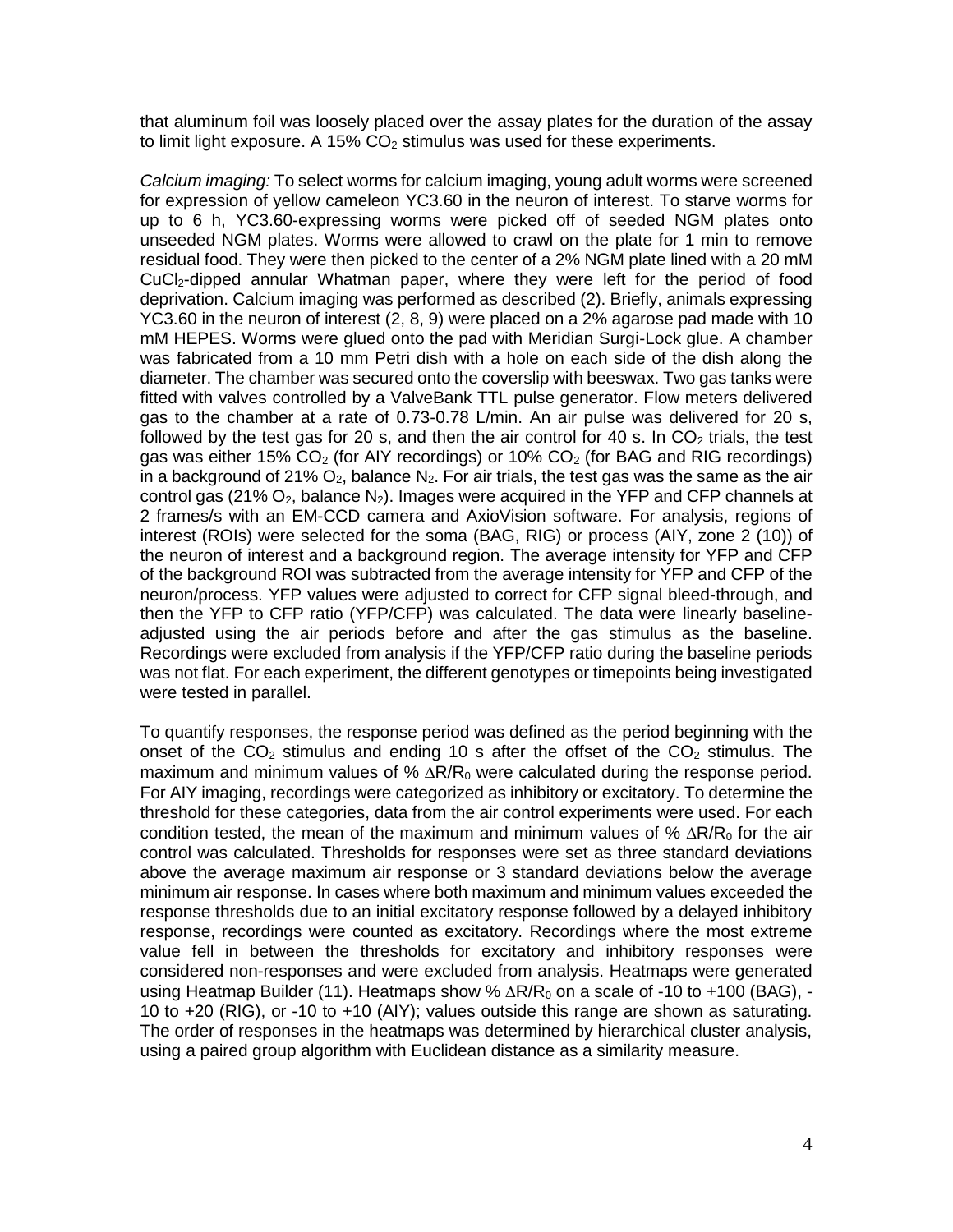*Statistical Analysis:* Statistical tests were performed using GraphPad Prism v6.07. All statistical tests used are noted in the figure legends. Heatmaps were generated using Heatmap Builder (11). Hierarchical cluster analysis was performed using PAST (12).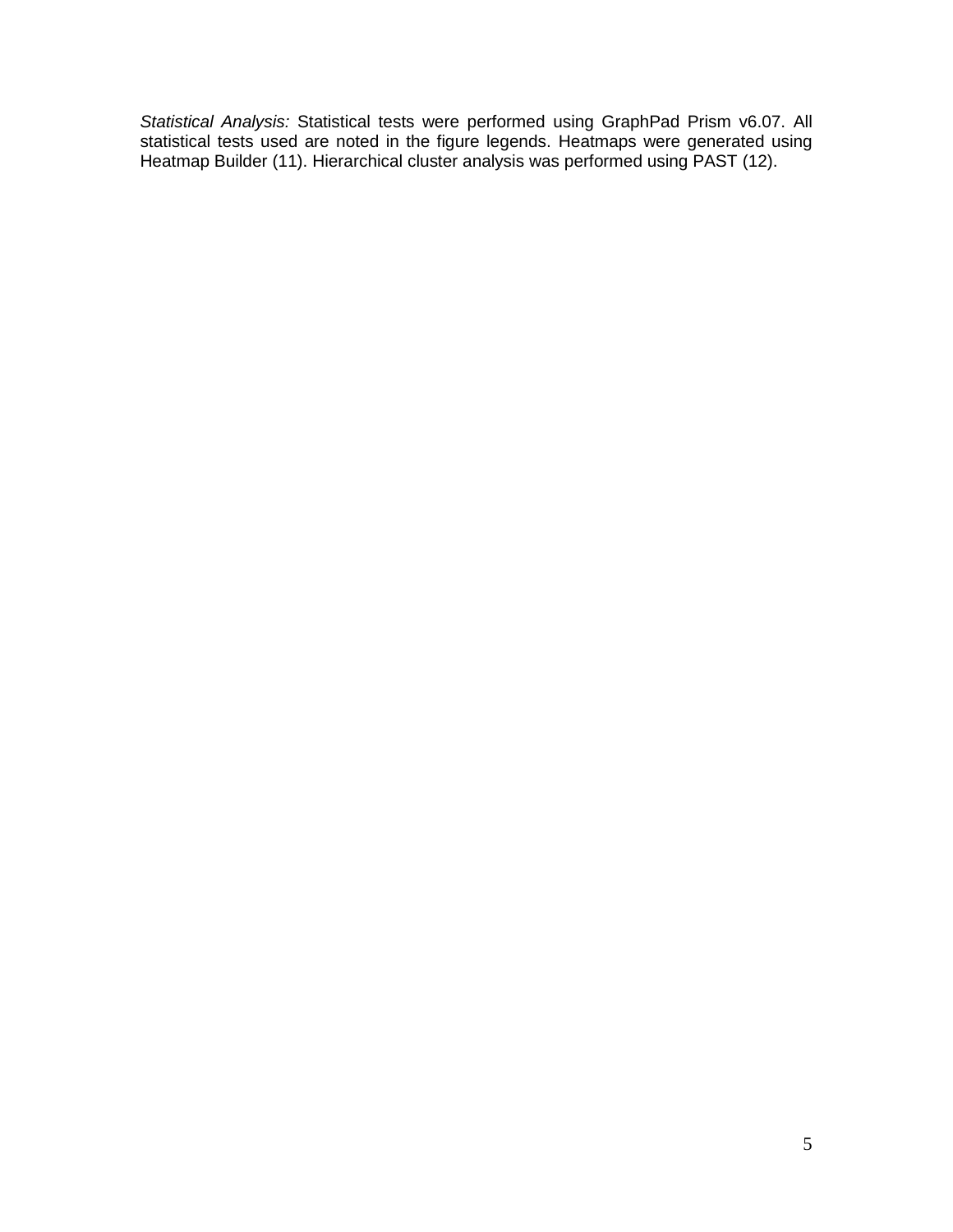

**Figure S1. A CO<sub>2</sub> chemotaxis assay for** *C. elegans***.** Animals are placed in the center of a 10 cm plate, and a CO<sub>2</sub> gradient is established by delivering CO<sub>2</sub> into one side of the plate and an air control into the other. After the assay, the number of animals in the 2-cm-diameter circles under each gas inlet is counted and used to calculate the chemotaxis index according to the formula shown.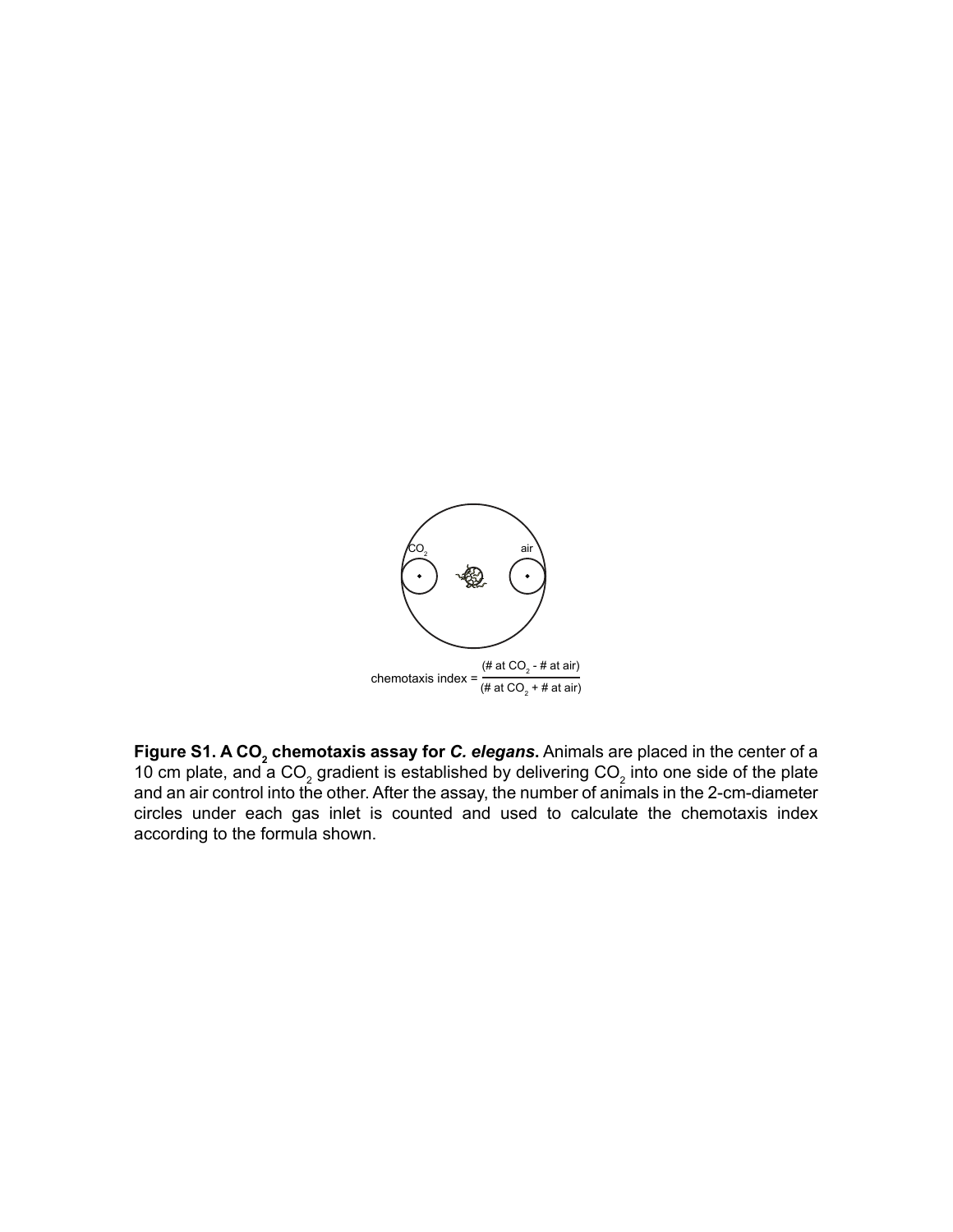

**Figure S2. BAG neuron responses to CO<sub>2</sub> remain constant during starvation.** BAG neurons respond similarly to CO<sub>2</sub> in well-fed and 6h-starved animals. n=14-27 animals per condition. ns=not significant (*p*=0.0581), Mann-Whitney test. In A, colored lines depict individual traces and black lines depict medians. In B, dots show maximum values of %  $\Delta {\sf R}/{\sf R}_{{}_0}$  for each animal; lines in dot plots show medians and interquartile ranges. In C, each row represents the response of an individual animal. Responses are ordered by hierarchical cluster analysis. In A and C, grey bars indicate the timing of the CO<sub>2</sub> pulse. Responses are to a 10% CO<sub>2</sub> stimulus.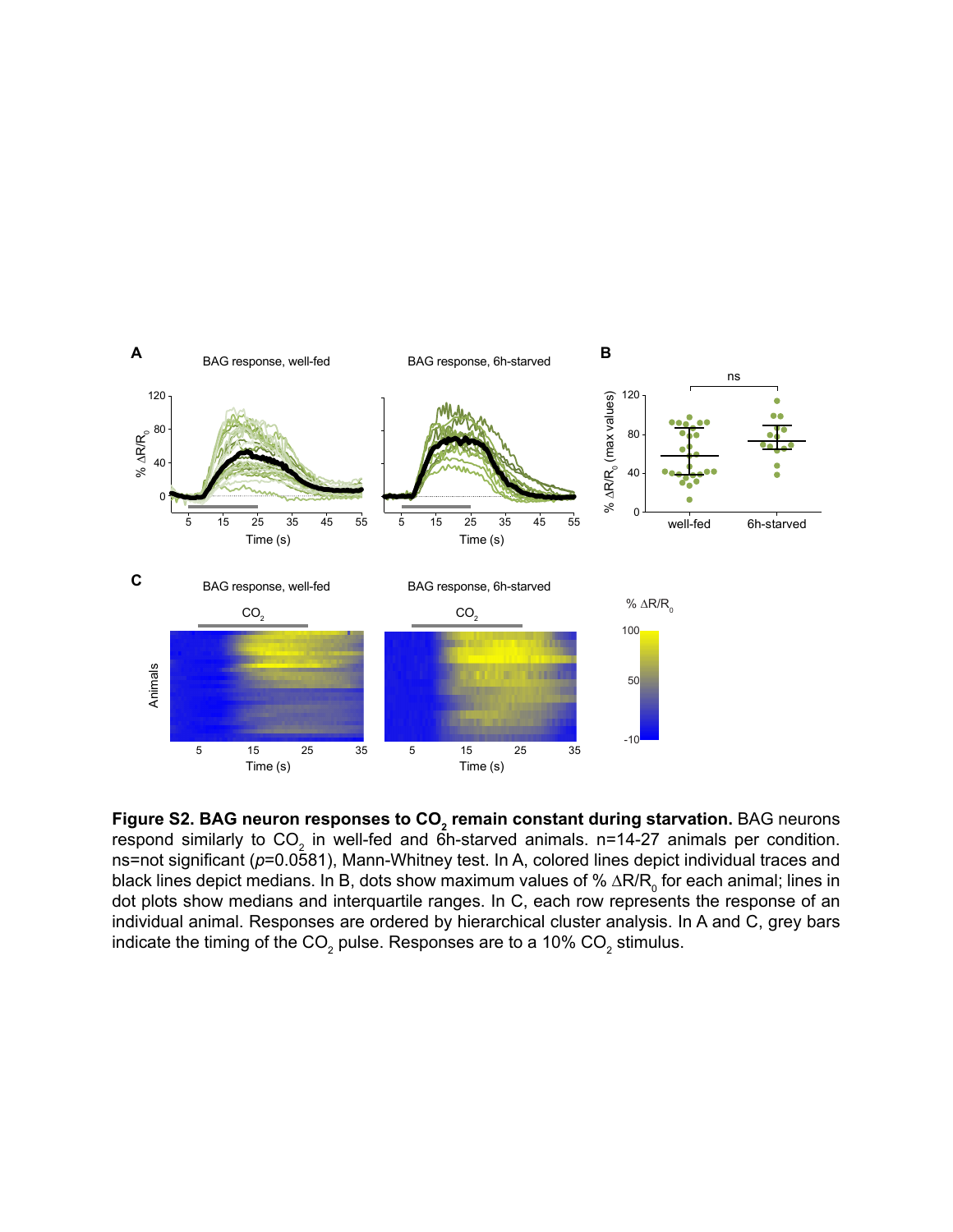

Figure S3. RIG and AIY interneurons, but not RIA interneurons, regulate CO<sub>2</sub> response during  ${\sf starvation.}$  RIG-ablated animals show an accelerated shift to CO $_2$  attraction during starvation (left), while AIY-ablated animals fail to shift to CO $_{\rm 2}$  attraction (center). RIA-ablated animals show a normal shift to CO<sub>2</sub> attraction during starvation (right). n=6-18 trials per genotype and condition. \*\*\**p<*0.001, two-way ANOVA with Sidak's post-test comparing wild-type and ablated animals at each time point. Lines show medians and interquartile ranges. Responses are to 10% CO $_{\textrm{\tiny{2}}}$ .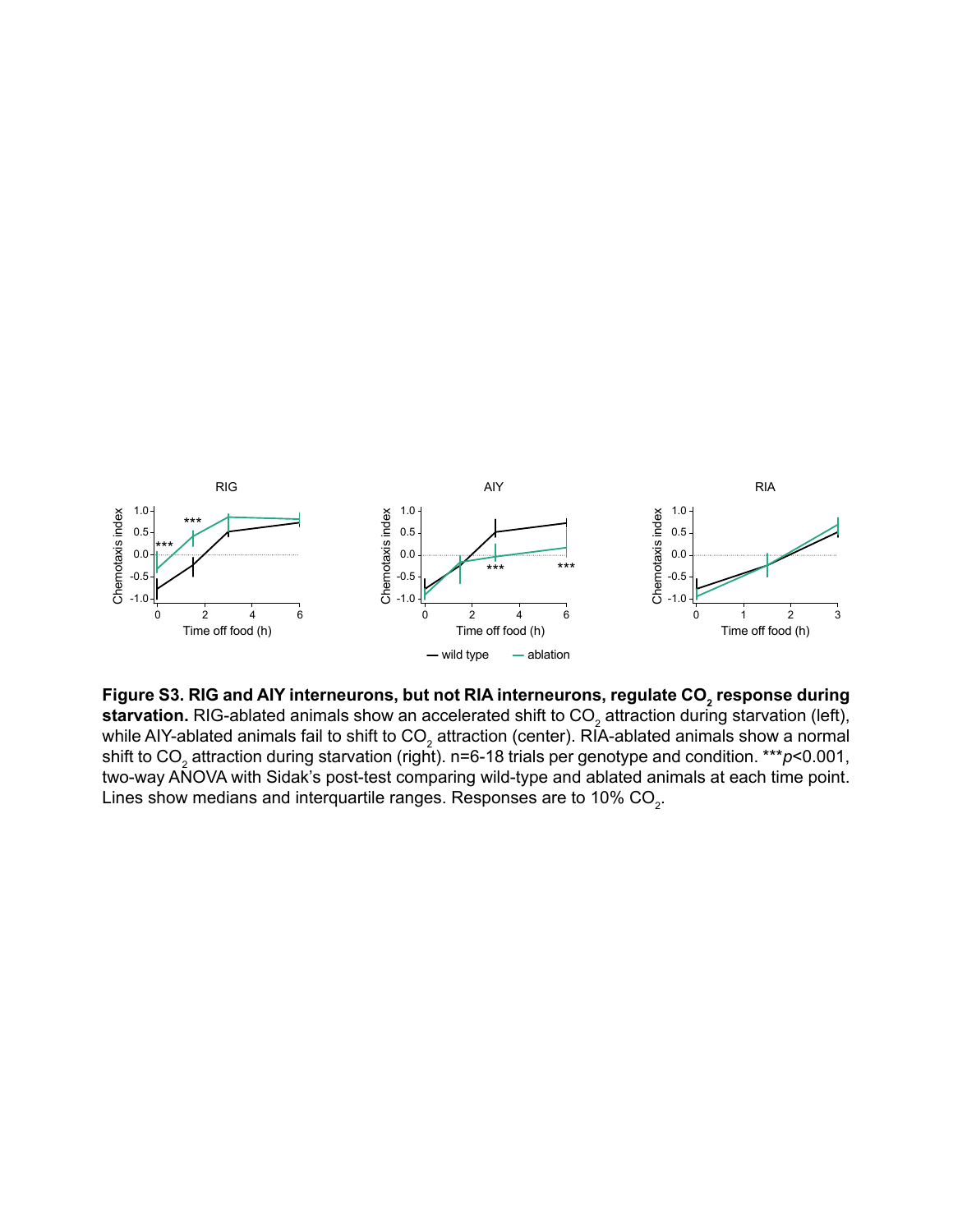

**Figure S4. AIY activity correlates with behavioral sensitivity to CO<sub>2</sub>. A-B. Animals cultivated in a** high (2.5%) CO $_{\rm _2}$  environment display more robust CO $_{\rm _2}$  attraction than 6h-starved animals cultivated at ambient (0.038%) CO<sub>2</sub>. n=12-16 trials per condition. \**p*<0.05, Kolmogorov-Smirnov test. Images show representative plates at the end of a chemotaxis assay. Lines in graph show medians and interquartile ranges. **C.** The categorical distribution of CO<sub>2</sub>-evoked responses in AIY is altered by feeding state and cultivation condition. n=10-13 animals per condition. \**p*<0.05, chi-square test with Bonferroni post-test. **D-E.** Well-fed animals cultivated at high  $\mathsf{CO}_2$  show larger  $\mathsf{CO}_2$ -evoked excitatory responses than 6h-starved animals cultivated at ambient CO<sub>2</sub>. \**p*<0.05, Mann-Whitney test. Dot plot shows maximum values of % ∆R/R<sub>0</sub> for the excitatory responses of each animal; lines in dot plots show medians and interquartile ranges. In D (left and center), colored lines depict individual traces and black lines depict medians. In E, each row represents the response of an individual animal. Responses are ordered by hierarchical cluster analysis; orange and blue coding indicates excitatory and inhibitory responses, respectively. In D-E, grey bars indicate the timing of the CO $_2$  pulse. Only excitatory responses are shown in D, whereas both excitatory and inhibitory responses are shown in E. A-B show responses to 10% CO<sub>2</sub>; C-E show responses to 15% CO $_{\textrm{\tiny{2}}}$ .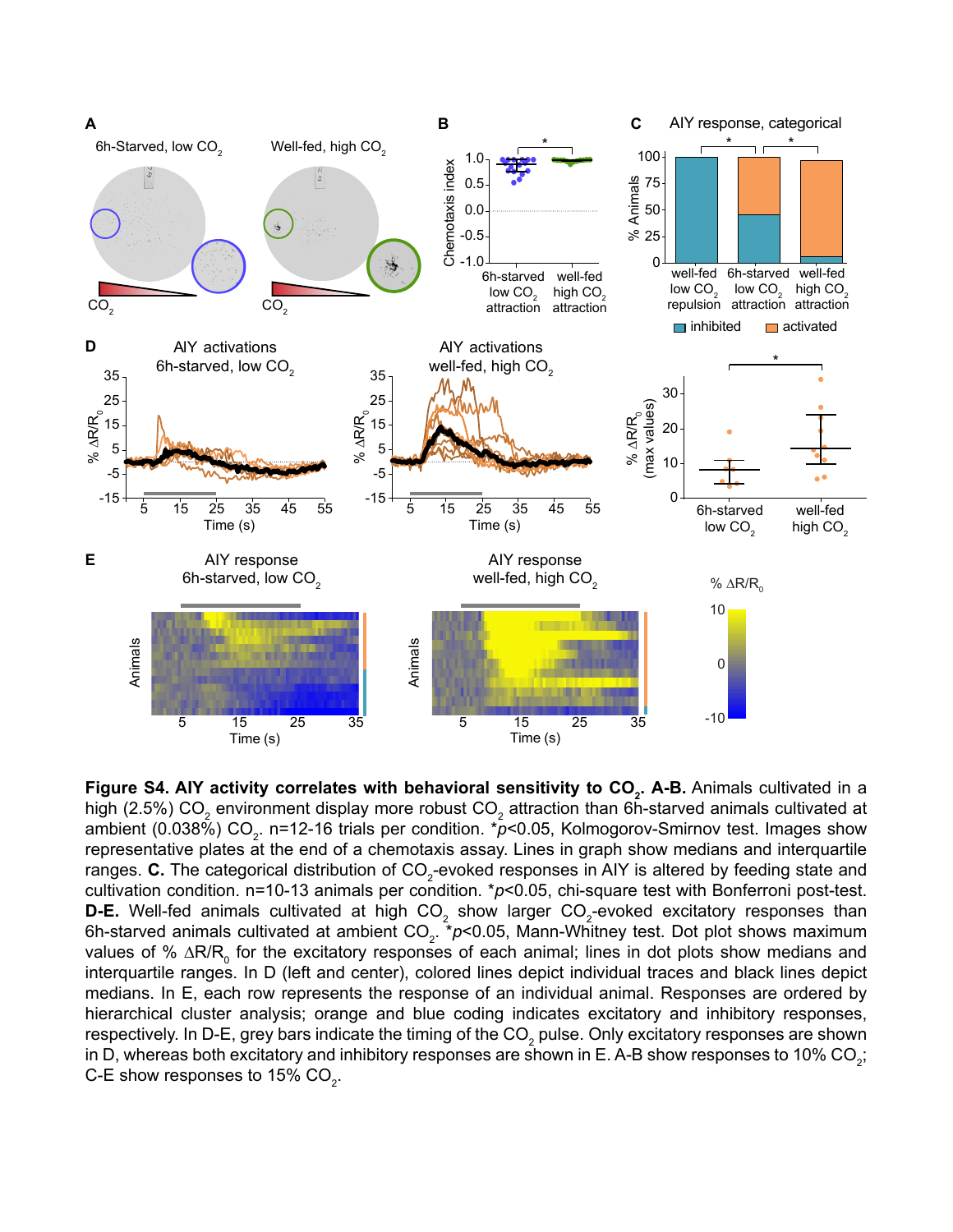

**Figure S5. Exogenous dopamine treatment modulates responses to CO<sub>2</sub>. A. Exogenous** dopamine treatment (blue) restores CO<sub>2</sub> avoidance in *dat-1::ICE* animals food-deprived for 0.5 h. n=8-10 trials per condition. \*\*\**p*<0.001, two-way ANOVA with Sidak's post-test. **B.** Exogenous dopamine treatment during starvation attenuates CO $_{\rm 2}$  attraction. n=10 trials per condition.  $^{\star}$ *r*)<0.01, unpaired t-test with Welch's correction. Responses are to 15% CO $_{2}$ .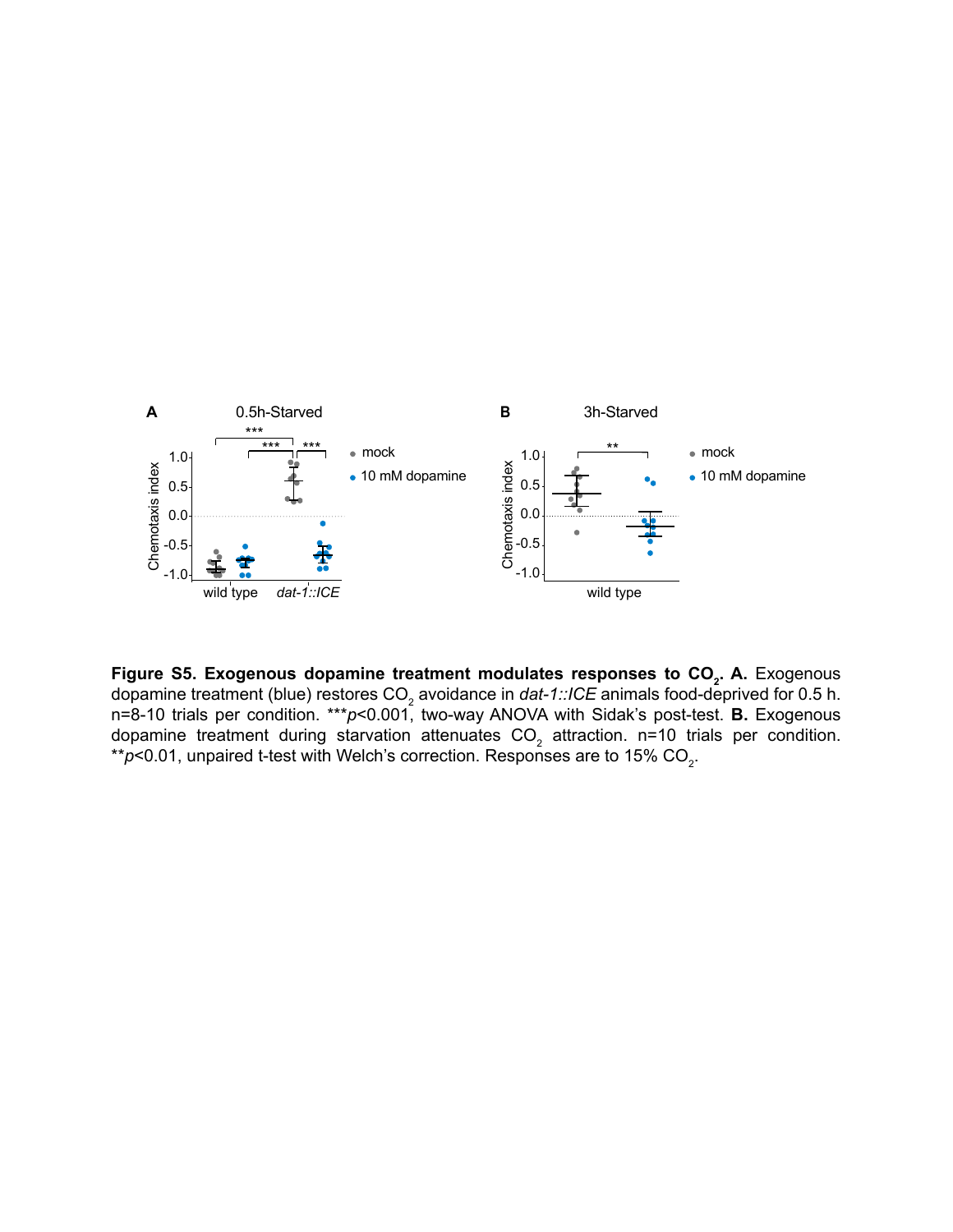

Figure S6. No single dopamine receptor is required for CO<sub>2</sub> avoidance in **well-fed animals.** Well-fed animals lacking individual dopamine receptors show normal CO $_2$  avoidance. n=8-14 trials per genotype. No significant differences were detected among genotypes (*p*=0.2479, Kruskal-Wallis test). Responses are to 10% CO $_{\textrm{\tiny{2}}}$ . Lines show medians and interquartile ranges.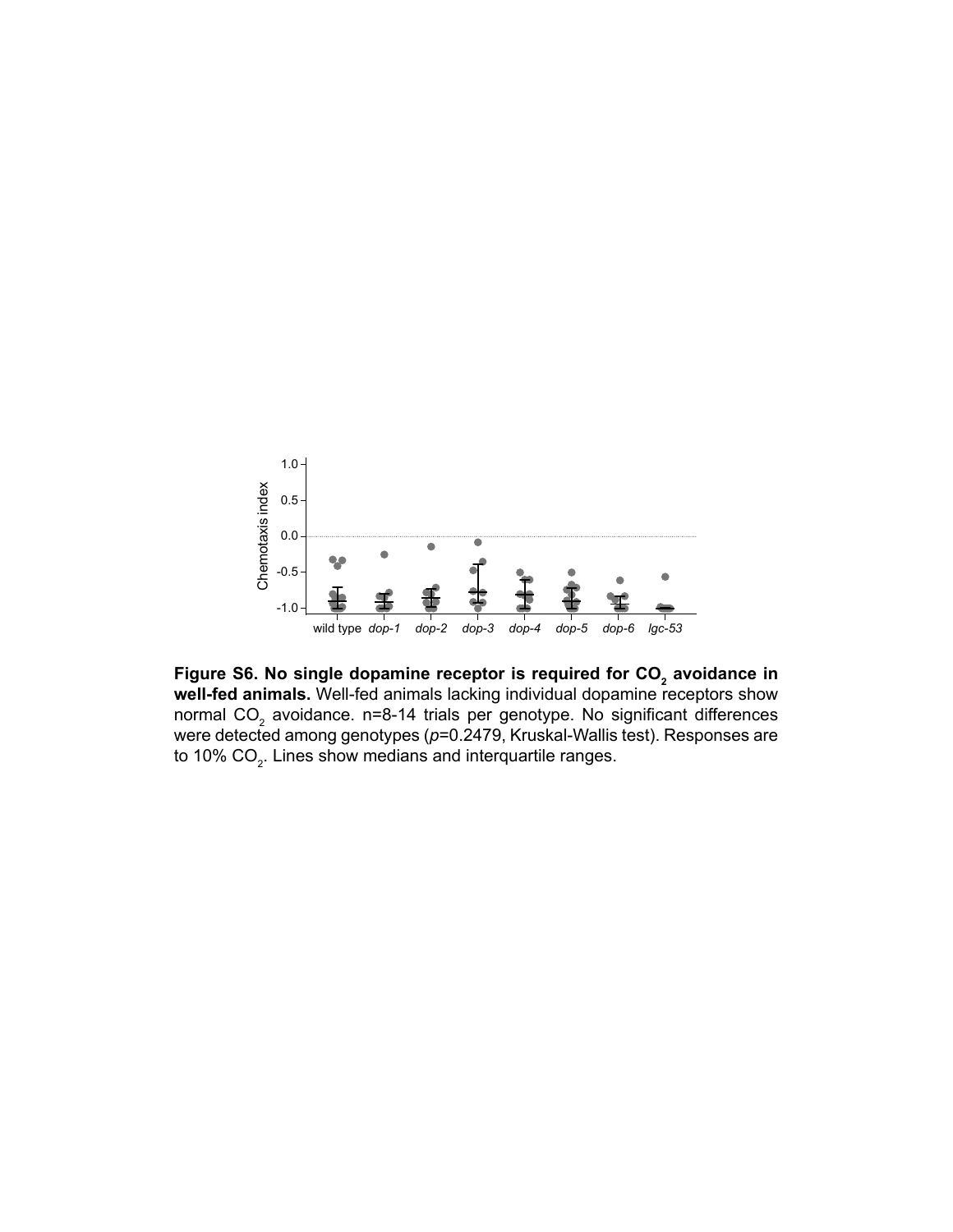

**Figure S7. Transient silencing of** *tdc-1***-expressing neurons (***tdc-1::HisCl1***) decreases CO<sub>2</sub> attraction in 3h-starved animals.** n=6-10 trials per genotype and condition. \*\*\**p*<0.001, two-way ANOVA with Sidak's post-test. Lines show medians and interquartile ranges. Responses are to 10% CO $_{\textrm{\tiny{2}}}$ .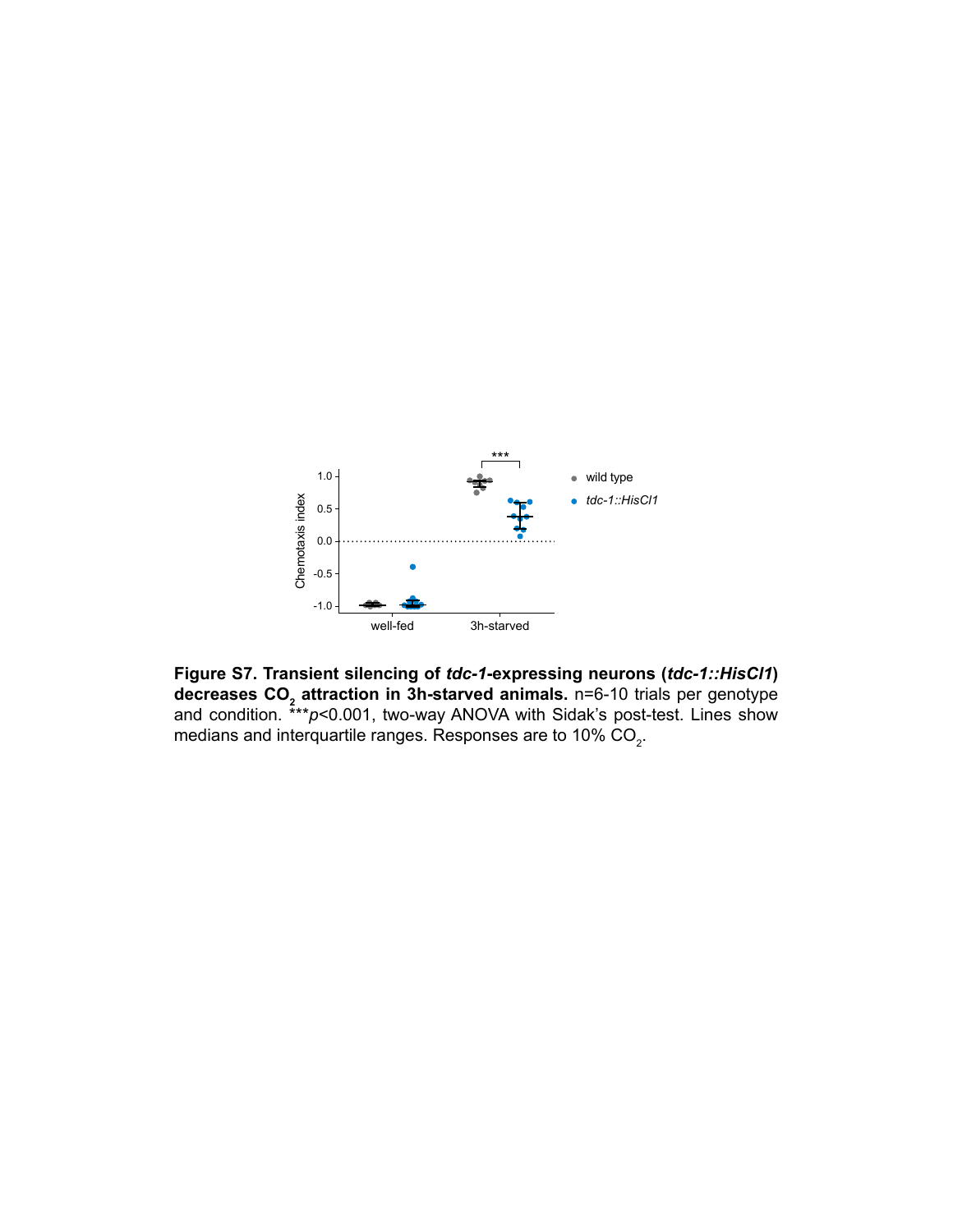

Figure S8. The octopamine receptor SER-6 is required for CO<sub>2</sub> attraction in starved **animals. A.** Animals lacking the octopamine receptor gene *ser-6* show normal CO<sub>2</sub> avoidance when well-fed but do not show CO $_{\textrm{\tiny{2}}}$  attraction when starved for 3 h. In contrast, animals lacking the octopamine receptor genes *ser-3* and *octr-1* respond normally to CO<sub>2</sub>. n=6-36 trials per genotype and condition. \*\*\**p*<0.001, two-way ANOVA with Dunnett's post-test. The *ser-6* allele tested was *ser-6(tm2104)*. **B.** Restoring *ser-6* function to *ser-6* mutants in either all of the *ser-6*-expressing neurons (*ser-6; ser-6::ser-6*) or AWB neurons (*ser-6; AWB::ser-6*) rescues CO<sub>2</sub> attraction in 3h-starved animals. n=8-12 trials per genotype. \*\*\**p<*0.001, one-way ANOVA with Dunnett's post-test comparing each genotype to the wild-type control. The *ser-6(tm2416)* allele was used for this experiment. **C.** Restoring *ser-6* function to *ser-6* mutants in the SIA neurons (*ser-6; SIA::ser-6*) also restores CO<sub>2</sub> attraction in 3h-starved animals. n=6-10 trials per genotype. \**p*<0.05; \*\**p*<0.01, Kruskal-Wallis test with Dunn's post-test. The *ser-6(tm2104)* allele was used for this experiment. Responses are to 10% CO<sub>2</sub>. Lines show medians and interquartile ranges.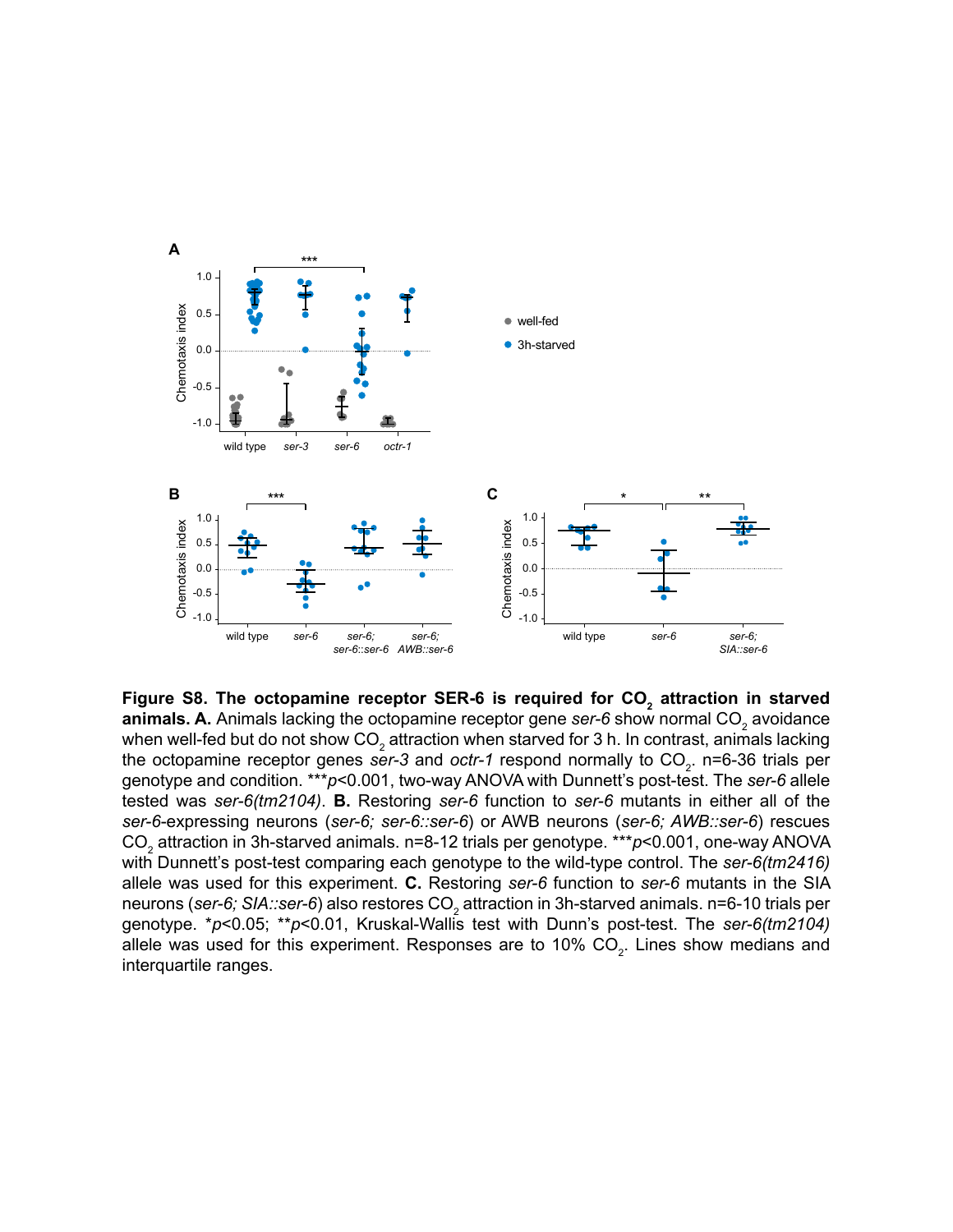

**Figure S9. Loss of dopaminergic or octopaminergic signaling does not affect the**   $\mathbf{CO}_{2}$ -e**voked activity of the BAG sensory neurons. A-B.** The BAG neurons of well-fed wild-type and *dat-1::ICE* animals respond similarly to CO<sub>2</sub>. n=12-27 animals per genotype. ns=not significant (*p*=0.9821), Mann-Whitney test. **C-D.** The BAG neurons of 6h-starved wild-type and *tdc-1* animals respond similarly to CO<sub>2</sub>. n=14 animals per genotype. ns=not significant (*p*=0.5086), unpaired t-test with Welch's correction. In A and C, colored lines depict individual traces and black lines depict medians. In B and D, each row represents the response of an individual animal. Responses are ordered by hierarchical cluster analysis. In A-D, grey bars indicate the timing of the CO<sub>2</sub> pulse. Dot plots show maximum values of % ∆R/R<sub>0</sub> for each animal; lines show medians and interquartile ranges. Data for wild-type animals is also shown in Fig. S2. Responses are to a 10% CO $_{\textrm{\tiny{2}}}$  stimulus.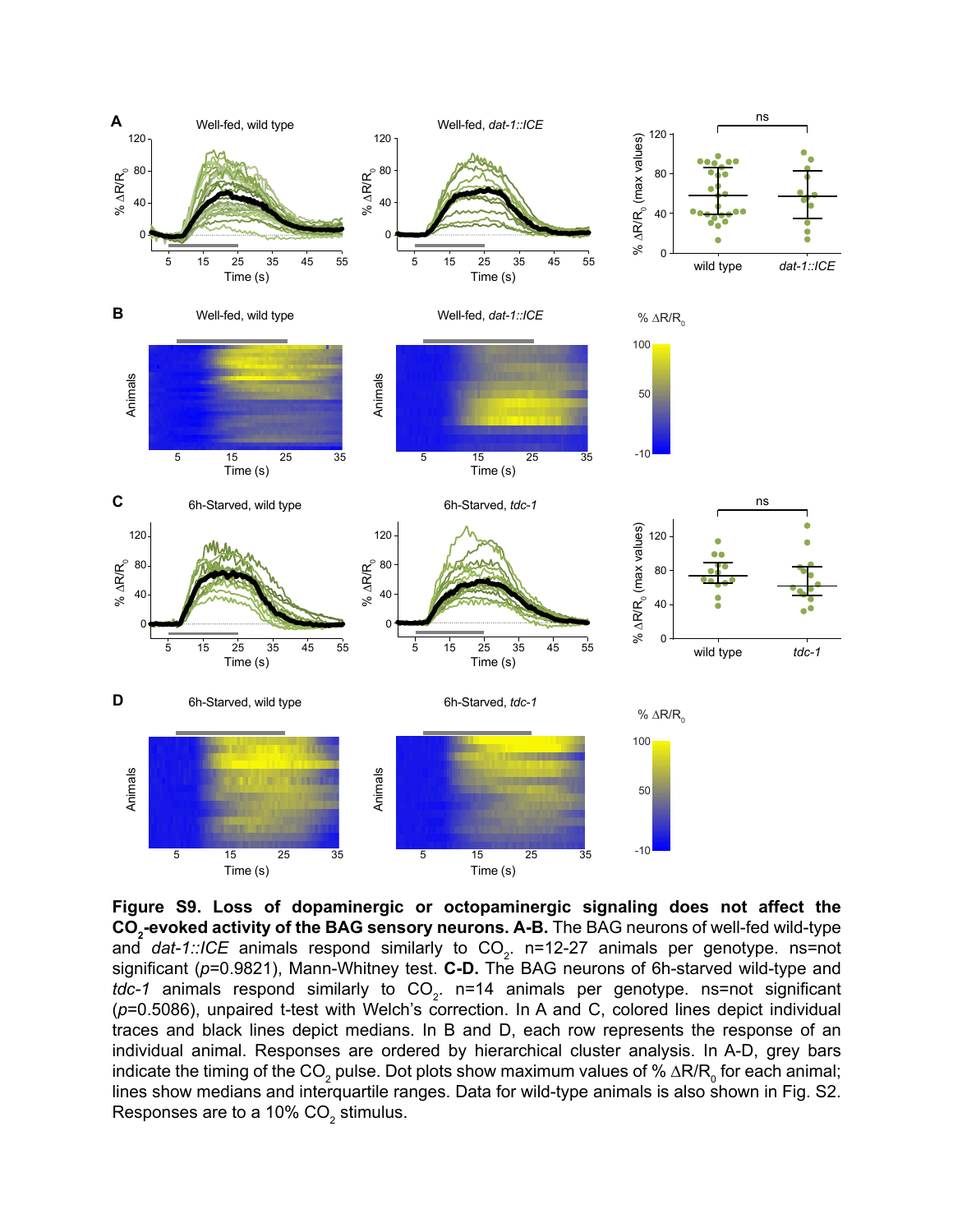

Figure S10. Neuropeptide signaling regulates CO<sub>2</sub> response during starvation. Relative to wild-type animals, *nlp-1* and *flp-16* animals show a delayed shift to CO<sub>2</sub> attraction during starvation. n=12-14 trials per genotype and condition. \*\*\**p*<0.001, two-way ANOVA with Sidak's post-test. Responses are to 10% CO<sub>2</sub>. Lines show medians and interquartile ranges.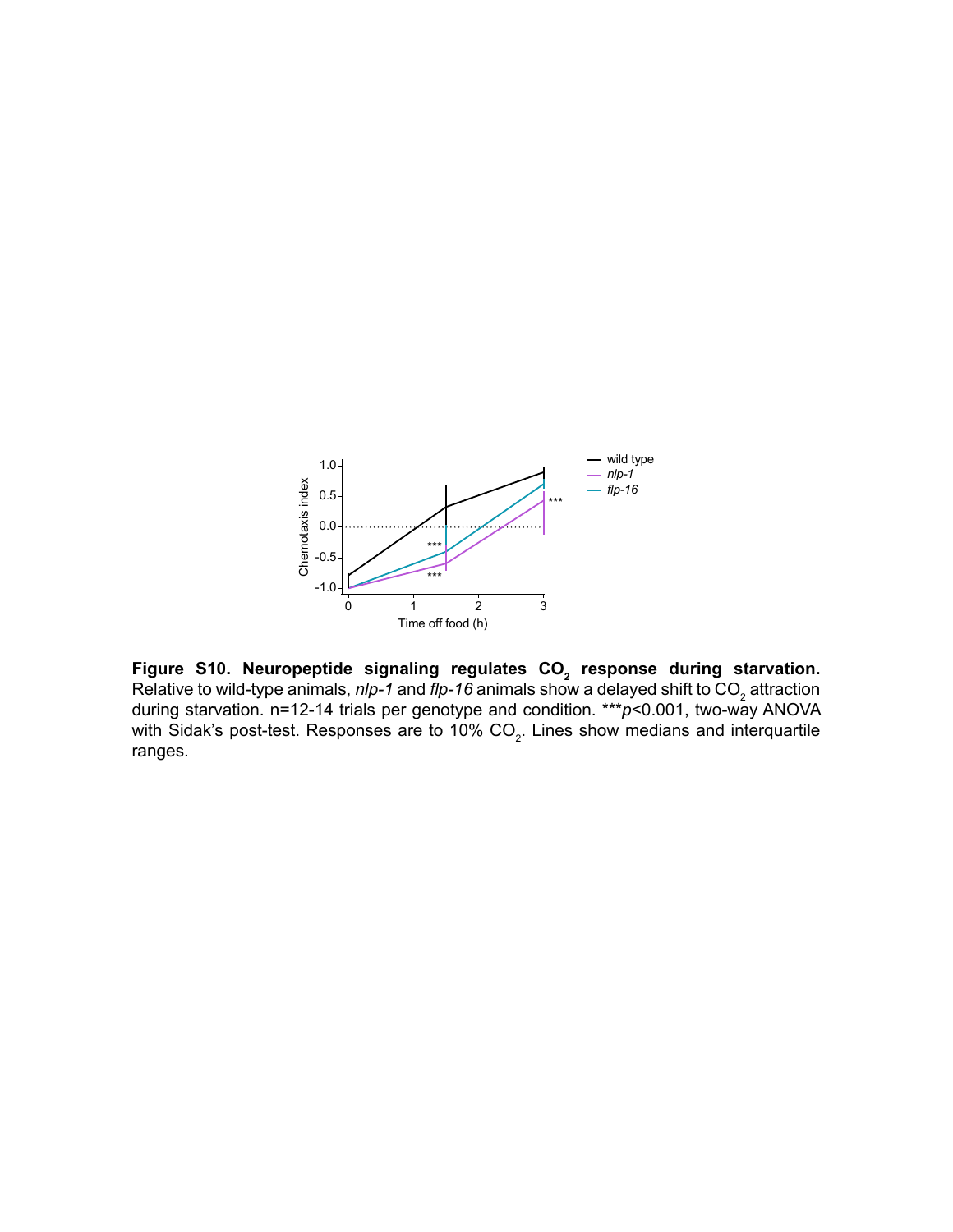

**Figure S11. A model of how feeding state regulates CO<sub>2</sub> response valence.** The gray curve in the background is a schematic depiction of  $\mathsf{CO}_2$  response following food deprivation. Boxes along the curve show schematic depictions of RIG and AIY activity in fed and starved animals. Dopamine promotes CO $_{\rm 2}$  avoidance in well-fed animals, and well-fed animals lacking dopamine (dat-1::ICE) adopt a circuit state resembling that of starved animals. Conversely, octopamine promotes CO $_2$  attraction in starved animals, and starved animals lacking octopamine (*tdc-1*) adopt a circuit state in which AIY neuron activity more closely resembles that of well-fed animals. Dark purple = excitatory activity in RIG; light purple = reduced excitatory activity in RIG; blue = inhibitory activity in AIY; orange = excitatory activity in AIY.